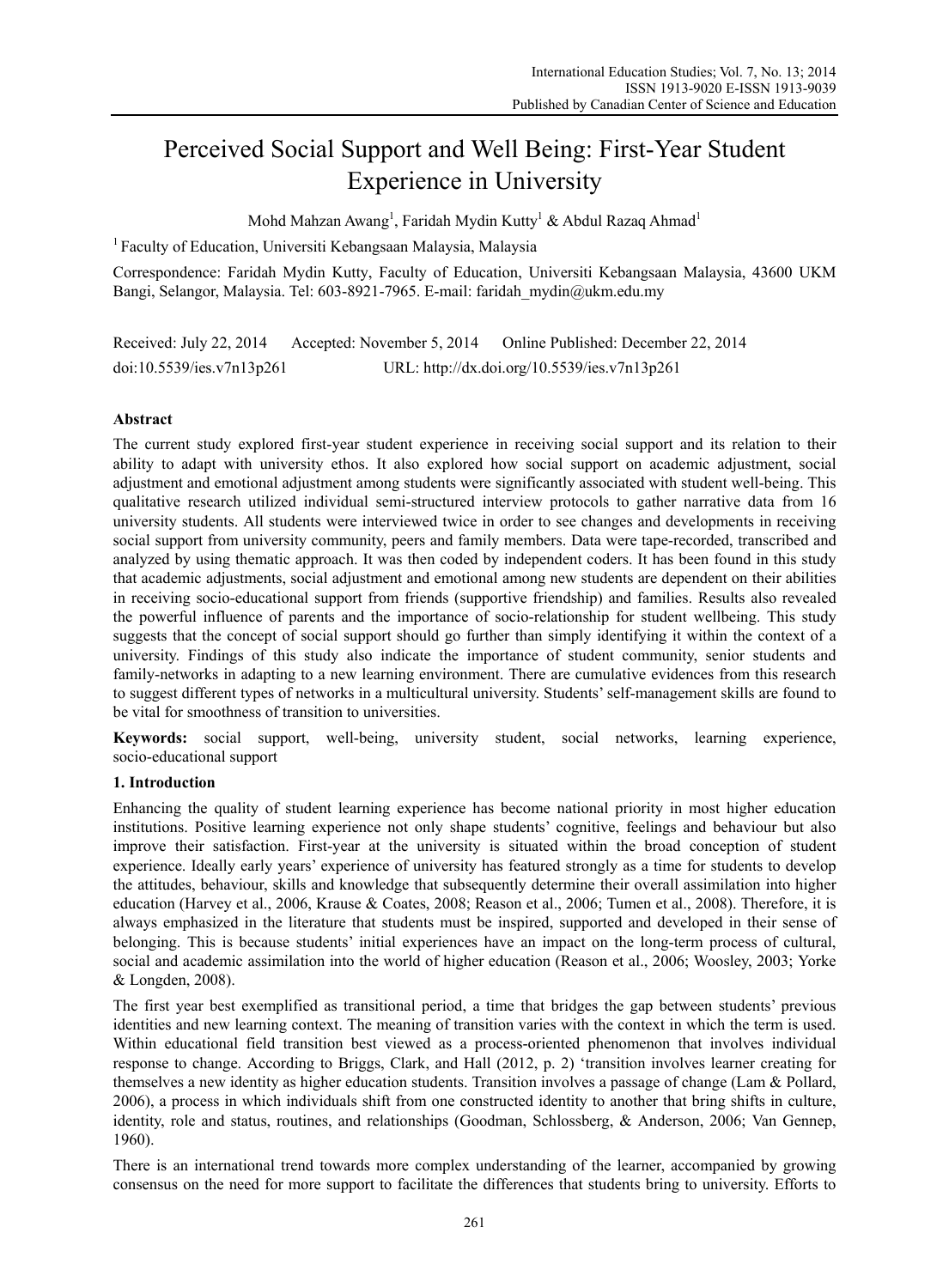improve student experience, and the ways in which the quality of learning experience are concerned about and can be improved are fundamental research topics by scholars across the USA (e.g. Kuh et al., 2008; Upcraft et al., 2005; Terenzini et al., 1996), the UK (e.g. Yorke & Longden, 2008; Adnett, 2006), Australia (e.g. Krause & Coates, 2008) and several other countries. In the Malaysian context, the dramatic changes in higher education and impact on the student experience are beginning to receive steady attention. Issues related to transition and experiences of student suggest that students, especially those in first-year, face an adjustment problem in this transitional period. Findings indicate that many university students do not do well in terms of coping and adjusting to the demands and challenges of university life (Abdullah et al., 2009; Elias et al., 2009; Nordin et al., 2009; Thang, 2009; Thang & Alias, 2007). However, there is limited research which examines the relationship between social support and adjustment during transition in Malaysian universities.

Given the paucity of information available about first year student experience in general and the social support in particular, a gap has been identified which requires immediate address. Building a firm understanding of student experience is important in order to understand the effects of social support on student academic, social and emotional adjustment. The present study examines how the multiple supports interact to influence the transition process of first-year students during first-year. A better understanding of these factors will not only endow higher education institutions with the knowledge and evidence-based framework to underpin their policies, but would be immeasurably beneficial for the institutions for creating learning environments that support students' well-being.

## **2. Adjustment to University**

Being and becoming a learner is explained as the outcome of complex interrelation between students' individual characteristics and physical context of the experience of learning. Learning is a process, the capacity of a human living independently and adjusting to new institutional norms and a sense of belonging (Christie et al., 2011; Wilcox et al., 2005). Studies on student adjustment at university are underpinned by the constructivist view which explains adjustment as a process, the capacity of a human being for growth and change, personally, emotionally and cognitively. Adjustment involves person-environment interaction towards an achievement of the fit between the two. Adjustment can occur in different domain: academic, social and emotional. There is a strong relation between the quality of social relationships and adjustment during the transition to university and throughout first year (Demaray et al., 2005). The greater the support received, the better was their emotional adjustment (Jindal-Snape, 2010). At university, Friedlander et al. (2007) found increased social support in first year at college had improved social and emotion/personal adjustment. It is also reasonable to expect that more supportive friendships would be associated with better adjustment.

Theory of transition by Van Gennep (1960) points out that transition refers to the period between separation from a known community of culture where norms, values and behavior are familiar and transition to a new culture where norms, behavior and values are unknown. The concept of 'rites of passage' introduced by Van Gennep describes that the transitional phase in human life is marked in three stages: the pre-liminal (rites of separation); the liminal (rites of transition); and the post-liminal (rites of reincorporation). To facilitate a discussion of theoretical issues in the concept of adjustment, a brief discussion of separation stage is presented.

In stage one, the separation stage; individuals dissociate themselves from community membership of the past such as family, the community and previous school friends and adopt new norms and values associated with the culture of the university environment. The separation can occur symbolically, physically or emotionally. This phase demonstrate that transition is about how individuals gradually disengage from their native cultural realities in order to assimilate into university life. Letting go of old self-images, leaving their contact and build new membership and acceptance in the new learning community university is a key to succeed in university. However, de Anda (1984) challenges the notion of separation and proposes a concept which explains that individual separation should not disengage them from their old world in search of membership in a new setting. The process of transition also recognizes that successful transition is often linked to the development of relationships and connections between these two worlds. These two worlds should interact, thus an individual can function more effectively and less stressful in both worlds. When entering university, students are aware that they are exposed to communities of practices which are different from their own distinct characteristics.

From this standpoint, adjustment also depends on internal and external support that stimulates and encourages student involvement. Certain resources that students bring with them to university, apart from intellectual aptitudes and attitudes about education, is social networks important to sense of learning and skill development throughout the university experience. Higher level of social support is related to better adjustment. There is a significant link between the quality of social support and adjustment during the transition and throughout the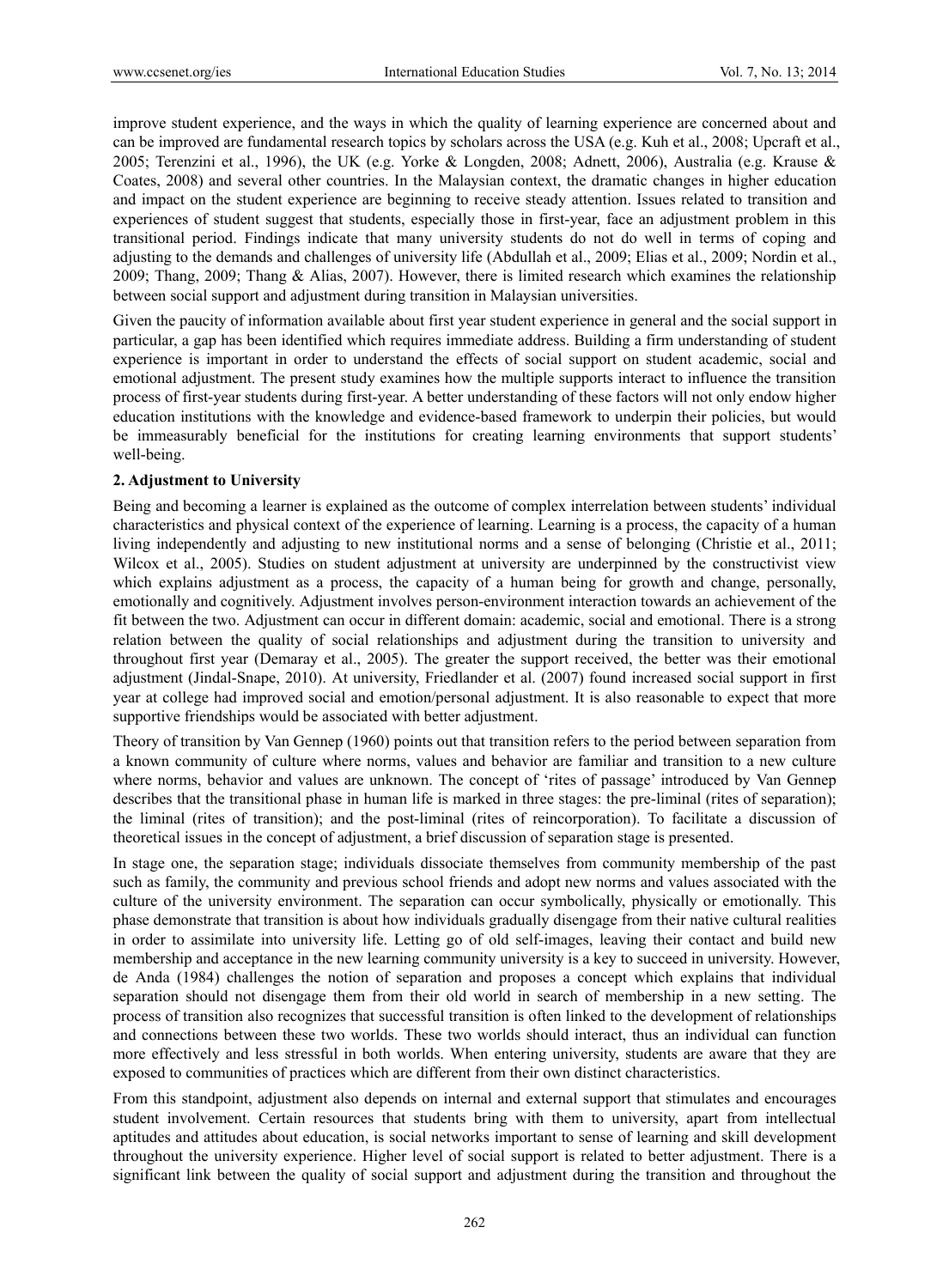university year (Friedlandar et al., 2007)

## **3. Social Support and Student Well-Being**

Social support is frequently used in much socio-psychological and socio-educational research that emphasizes the importance of social relationship among community members (Peters, 2010; Topping & Foggie, 2010; Yaeda, 2010, Demaray et al., 2010, Awang, 2012). It includes inter-personal and inter-group interactions. Social support is one of the focuses in transitional studies in these days. Jindal-Snape (2010) highlights the importance of social support in educational transition for promoting wellbeing and a smooth transition among students across ages, cultural identities and educational levels. Demaray (2005) conceptualizes 'social support' as "transpiring from multiple sources (parents, teachers, close friends, classmates, and school) and consisting of multiple types (emotional, informational, appraisal, and instrumental), which may serve to improve a student's adjustment and outcomes (p. 691)". However, the concept of social support is considerably vague and requires further investigation. It can be divided into three categories namely perceived social support, enacted social support and social integration. Perceived social support refers to subjective judgment of the assistance quality provided by family members and close friends; perceived social support stresses on a person's action; while enacted support stresses specific supportive actions. Although, there is a close link among all three types of social support, the supportive orientations are different. On the other hand, social integration is more likely to focus on social relations and kinship instead of social action and social interactions. By taking these elements into consideration, the current study uses the term of supportive social support that refers to assistance provided by society, community, peers and family members.

Extensive past studies suggest that there is a strong association between perceived social support and student well-being. For instance, Asante (2011) found that social support reduces stress level and depressions among youth with challenging behaviour. Past empirical comparative research on social support for student wellbeing in Europe (Burholt et al., 2003) revealed that there are differences and similarities in social support between the United Kingdom, Italy, Sweden, Netherlands, Luxembourg and Austria. It was found that age impacts on satisfaction with socio-relationship and gender was a strong indicator of social resources in those countries. Ethnicity, living arrangements, working status, educational level and household incomes were found to be significant factors for promoting student wellbeing. This indicates that a contextual-based investigation on social support and student wellbeing is vital. Indeed, there has been an accumulation of evidence to suggest a strong association between social life and human wellbeing (Demaray et al., 2005). Student well-being has diverse dimensions including academic attainment, happiness and enjoyment, ability to adapt with the campus life, and social life in- and out- of university compound (Awang, 2014).

## **4. Aims of the Study**

The main goal for this study was to explore university student experience in receiving social support and how it relates to their ability to adapt with university ethos. It also investigated social support on academic adjustment, social adjustment and emotional adjustment among university students and how it affects student well-being. In order to achieve this objective, two main research questions were developed to guide the study. The first research question is how social support relates to student adjustment to university. The second research question is how support from different sources was perceived as important to student adjustment.

## **5. Methodology**

A longitudinal approach was adopted to see the changes comprising the transition, allowing the researchers to see how students adjust, and how they cope with such changes. In order to explore the nature and range of support that student experience, the methodological design of the study was based on qualitative methodology. The semi-structured interviews were chosen for the study because of their value in providing a deep insight into the issues investigated (Bogdan & Biklen, 2003). Interviews are found to be an effective method for gathering descriptive data as the interviewees had a firsthand experience (Kvale, 1996). By using student voices, this study expected to explain how and why these close social support are beneficial by describing specific features that are associated with adjustment and well-being. Since a key objective of this study is to capture the narrated experiences of the first-year students, the use of interviews is considered an appropriate method.

The study was conducted in a top public research university in the Klang Valley, Malaysia. Participants in this study were 16 first year undergraduate students. The samples were selected using purposive sampling to reflect wide variation across social identity of gender, ethnicity and programmes in the university. Ultimately, the students included in the study were aged between 19-20 years old, with an equal number of male and female participants. Of the 16 participants, six were of Malay, four of Chinese, and six of Indian ethic groups. They are from diverse study programmes.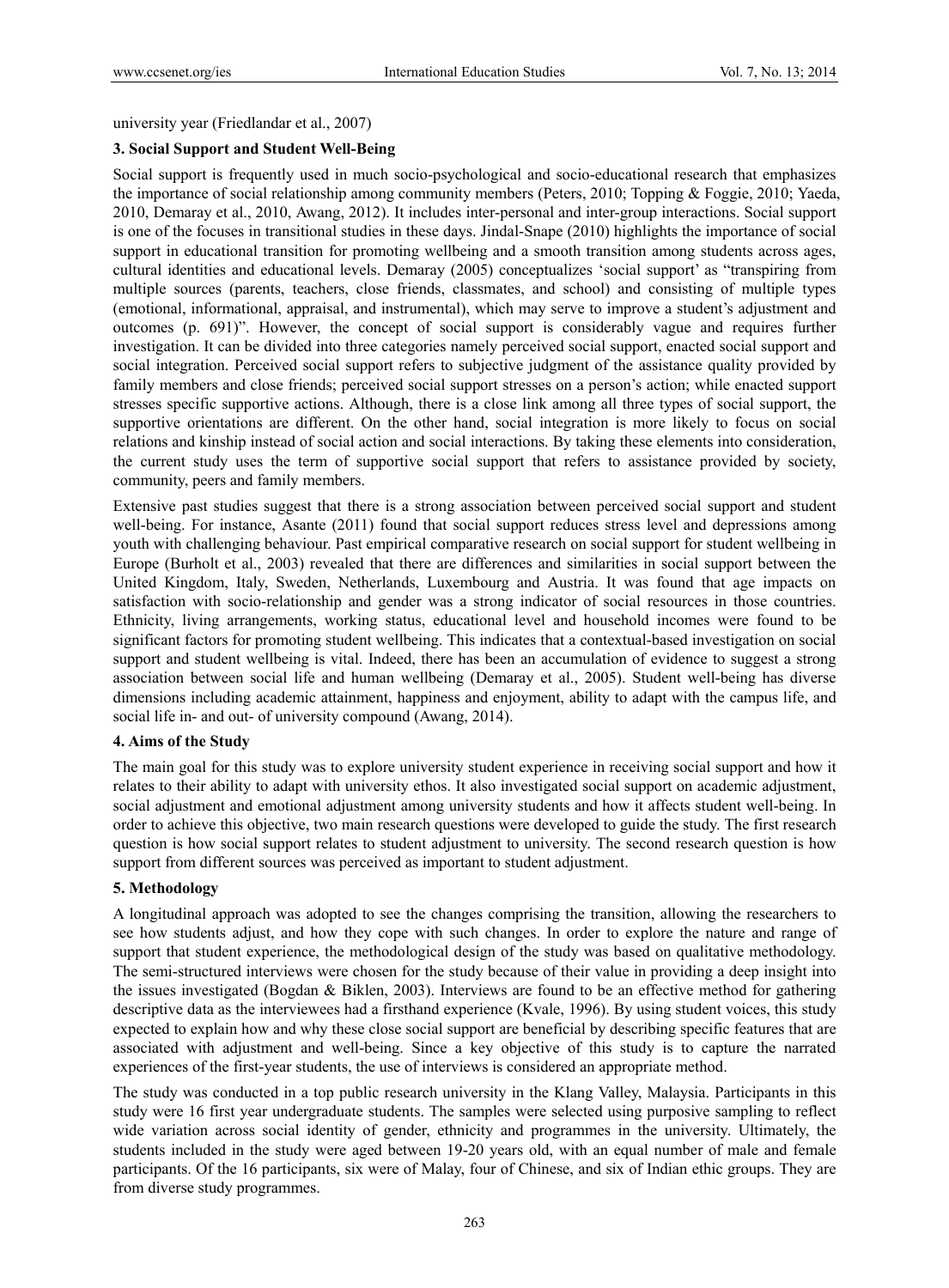The sampling process began with a submission of a written request by the university administration office for permission to conduct the research. At each college, flyers were distributed detailing the title of the research and its purpose and who could be involved. In total, 35 students contacted the researcher by email and telephone, stating that they agreed to participate in the study. Due to academic obligations such as lectures and assignments, only 16 students finally agreed to participate in the study.

Data were collected through individual interviews, which were conducted two times during the first semester and the second semester of the participants' first year (July 2011-March 2012). Interviews were conducted privately at the venue that was easily accessible and agreed with the interviewees. Each interview lasted between 60 and 90 minutes. The interviews were audio-recorded and transcribed into separate interview files for each participant. The transcripts were coded using pseudonyms. Throughout the data collection process, on-going verbal checks were conducted with the participants in order to clarify and confirm the researchers' understanding of their comments and meanings. The data were analysed through a process of thematic analysis.

## **6. Findings**

An important aim of this study was to investigate the relationship between social support on academic adjustment, social adjustment and emotional adjustment by using student narrative data. All cases reported in this section are pseudonyms.

# *6.1 Academic Adjustment*

Quality of student experience in university is positively enhanced through greater participation and achievement in academics. Students generally agreed that interaction with others is important in learning process and contribute tremendously to academic adjustment. Students believed that learning is not totally an individual process or achieved exclusively in a classroom, but it happens through communication and exchange within or outside academic trajectory. Three main resources highlighted by students were peers and seniors, and the support they received from siblings and school friends. Results from the current study revealed that four main themes determine students' abilities to adjust with university ethos:

# 6.1.1 Supportive Friendship

Overall comments from students were similar in their perceptions about positive peer relationships, as useful support networks in terms of study, as resources of discovery and sharing, as well as group discussion. In addition to their learning through lectures and tutorials, students also recognized the significant learning at university also occurs outside of the classroom setting through the conversation with peers. Support from other students was very important and was a necessary response to the autonomy of students and undergraduate learning expected by the university. Students helped each other in various ways and were seen to be '*helpful*', '*always accessible*', and '*reliable informer*'.

Seven students in this study agreed that their high achievers peers were more knowledgeable in certain academic subjects and therefore were always a reference. As Abby said, she was grateful to have friends who helped her to understand thoroughly and familiarized her with the terms and practices on the Law course. Students described the support that they received from peers was perceived as the best opportunity for them, especially when some subjects were new and confusing for them.

## 6.1.2 Socio-Educational Support

In a similar vein, Ying described how knowledge was transferred in classroom activities when doing lab work.

I learnt from my friend... sometimes some of the steps I am not clear about it, but my friends who did before at her school she will explain it to me and tell me how to do it based on what she did at her school, as told by her teacher… she did have more knowledge compare to me.

Knowledge was only transferred when students were willing to share. In a similar vein, students themselves found that by helping others they became more assured and understood the subject better. For example, according to Azif, having some foundation in 'Syariah' gave him an advantage in the subject, and helped his course mates.

Students also identified the benefit they received from senior students especially in terms of familiarizing themselves with the university system and generating a sense of confidence. Strong supportive community shown by senior students in helping the freshmen to adjust to the university in the early weeks of the transition process is one of the important findings in this study. According to the students, their seniors assisted the newcomers in overcoming several of the perceived barriers in academic life through advice and guidance. In another example, the involvement of the senior students in the newcomers' adjustment process became more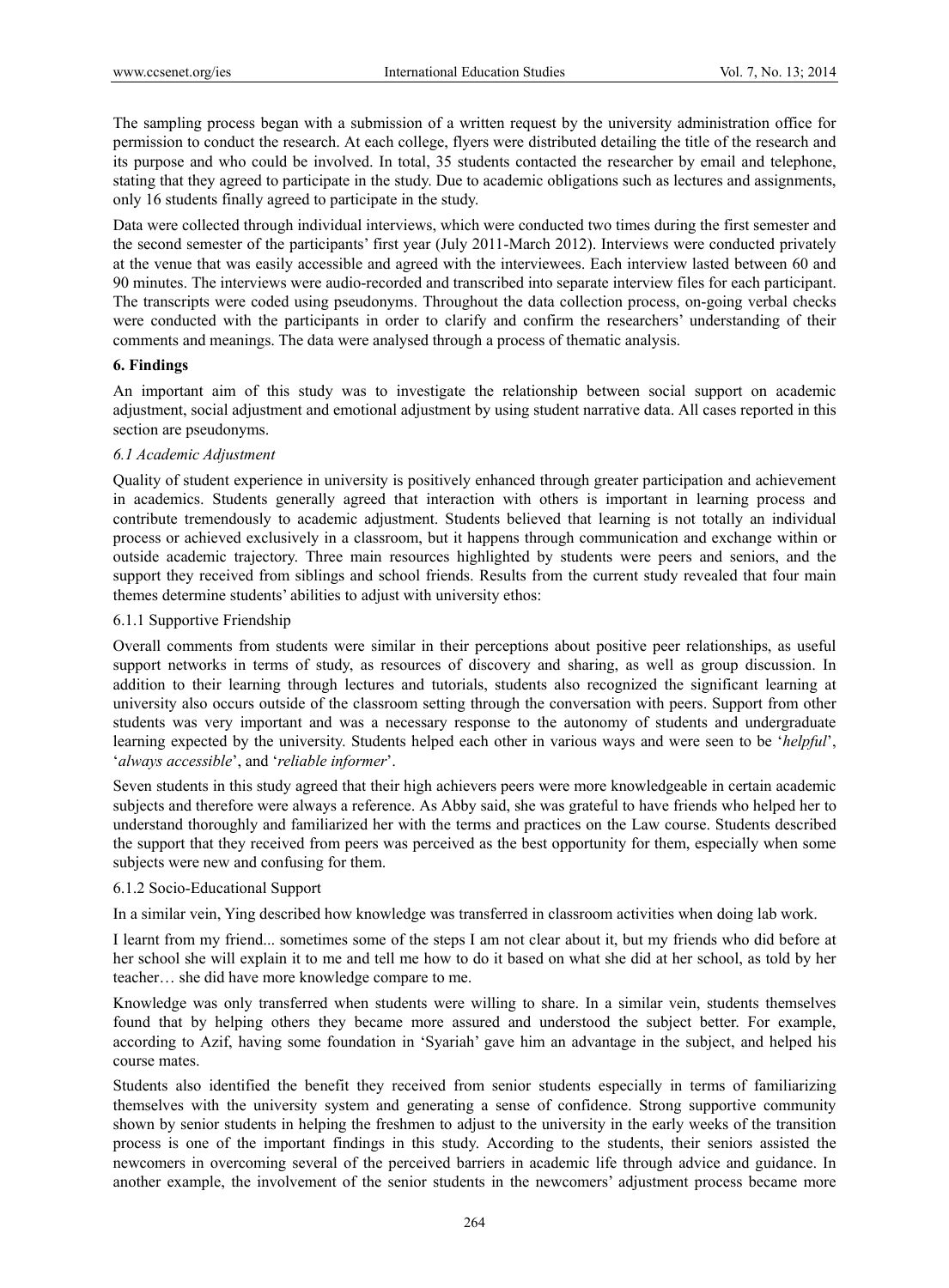formal when a faculty introduced a 'buddy system', which requires each senior to assist two or three students. In Law faculty for example, two or three first-year students were assigned to a senior student in third year. Through this process, students feel more comfortable as there is someone to whom they can refer if they do not understand or need further assistance with their academic exercise or studies. Apart from developing a valuable social network, it is important to have a positive connection with senior students because new students gain an advantage from their experiences: As described by Erma:

We have to build good relationship with the senior because they are experienced, and the can help us. and advise us about university life.

In a similar vein, students also gained benefits from the high school friends in different universities. For example Mia contacted her high school friend to share subject knowledge. In this context, Gibson, Gandara, and Koyoma (2004) posit that peers can be ideal sources of university knowledge and social capital through social networks and value orientations.

#### 6.1.3 Family Support

Furthermore, some parents also play a role as academic assistant. This is dominant among students whose parents have post-secondary education qualification. Emma, for example, told that she contacted her parents who were also lecturers to assist her with her assignments. Emma was fortunate to have close reference, so she could receive consultations from them on any problems relating to academic work, and in other senses the support she received is quick and convenient. The literature suggests that students are highly likely to be successful at university because they benefit the support they receive from their parents (Dennis, Phinney, & Chuateco, 2005, Lohfink & Paulsen, 2005)

Students also obtained support from their siblings. Seven students reported that their siblings were studying at university, or who had graduated and had a successful career, formed important social networks and acted as role models. In Ting's case, she asked for help from her sister to assist her with Economic subject. As she said *'I will call my sister and ask her every time I don't understand'*. This cross-family network allowed them to acquire some degree of support and share information and resources about university.

## *6.2 Social Adjustment*

Narrative data from the current study suggest that the support students receive from their parents remained a positive indicator in student social adjustment. Acquiring and adapting to a new group of friends was of profound importance in the first year and helped student to adapt quickly to the new learning environment.

## 6.2.1 Adaptation

Acquiring and adapting to a new group of friends was profoundly important and helped students to adapt quickly to university. In this study, all students perceived meeting the right people and building good relationships with them to be important factors. The growing sense of confidence was aided by a sense of connection to other students at the university and was especially noticeable in their reflections. This study also observed that in social relationship at university, students were more comfortable being with friends who shared similar experiences. Students consistently reported that they had two distinct sources of peer support: first, their university friends and second, their friends outside of university. Students stated that it was often helpful if they knew someone whom they had previously known in the same university, like close friends since high school. For these students, they feel a release because they feel they do not have to search for new friends. In this sense, they feel more secure. Students from same school or matriculation tended to develop strong relationship because they were already acquainted. For example, from Aina views:

I feel so lucky because my schoolmates enter to same university. Even though we take different courses, but I still have someone that I familiar and close. Most of the time we were together, sharing our experience, we help each other, I feel more confidence…I think it is hard if we don't have any close friends.

The positive association between positive relationship and adjustment, negative aspects of relationships may be associated with poorer adjustment. In a situation when some students met with people whom they neither knew nor understood, who also neither knew nor understood them, some emotional distress occurred because both parties did not know each other personally. The impact of peer conflict (e.g., criticizing, bullying, arguing) could damage the adjustment and positive learning experiences. For example, Lily was bullied by her friends emotionally and verbally in several different incidents. She was depressed and shocked because it was different from what has been told about a friendly environment at university. For example in one incident she was scolded by a lecturer during a lecture, when one of her friends in group project provided wrong information about her involvement in a group work. None of other students in this study had such negative friendship experiences as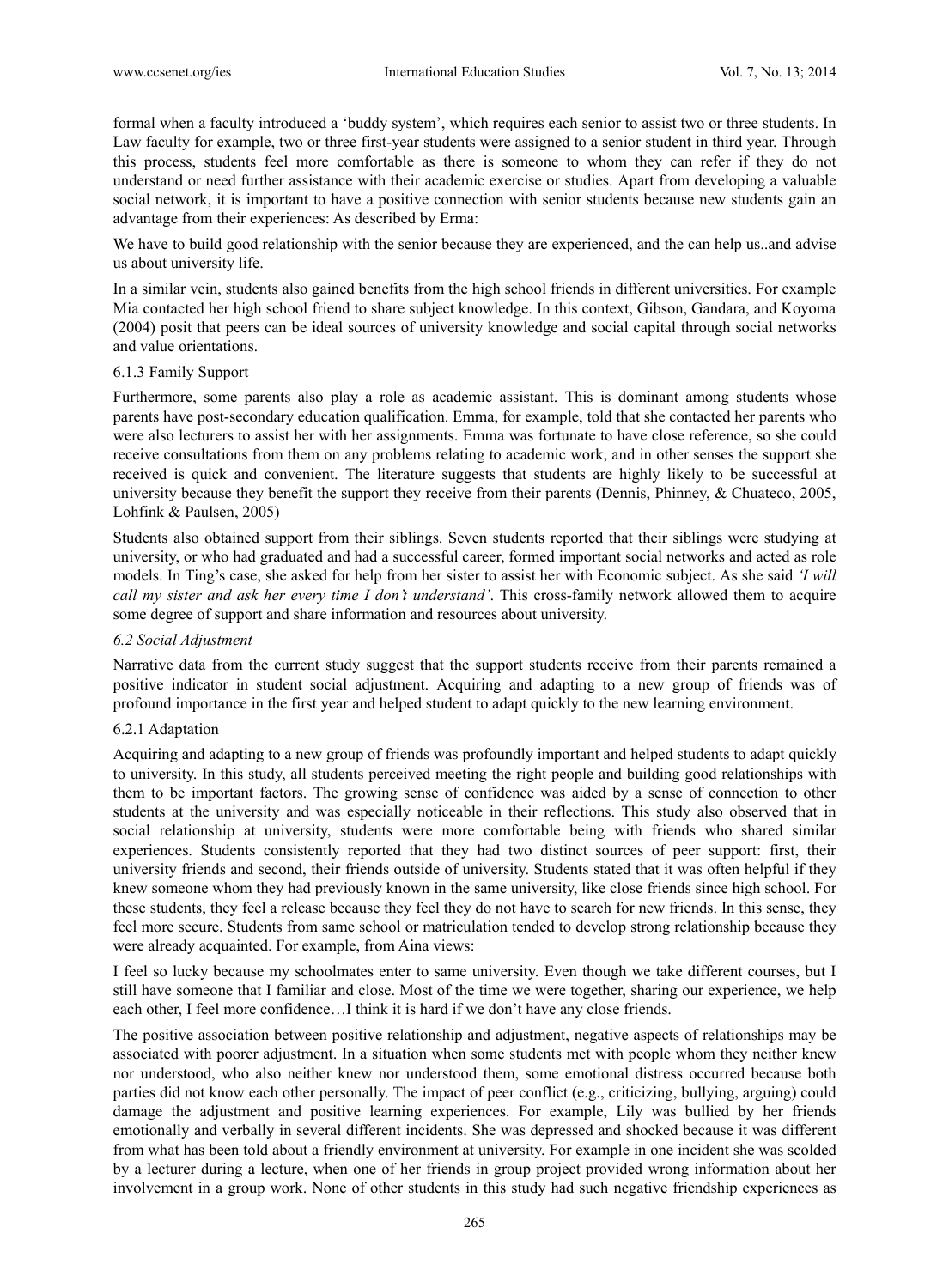Lily, and personally she admitted that it had emotionally affected her, as she said,

I am not enjoyed (with) what I gone through here…I quite suffer…To overcome her sadness she contacted her schoolmates and share her problem, to help to reduce her stress and sadness.

Overall students agreed that great friendship developed when students found similar characters, and Gary described several aspects such as common interests, being easy-going, open-minded, and helpful. According to Gary, being open-minded and mingling with everyone without thinking of individual background and ethnicity is what makes him feel more comfortable.

#### 6.2.2 Mentoring System

Students also indicated that support from senior students helped immensely because they had gone through the same experiences. Senior students gave general advice on the do's and don'ts in the university and also helped in academic tasks. Support they received from the senior students is a beneficial factor in terms of familiarizing students with the system and generating a sense of confidence. A shared context provided students with some reassurance that they were not alone in this process.

For example as Man said:

Like we Chinese Students have mentoring system...like each senior take care 3 to 4 juniors…so we don't feel lost…

Students highlighted strong supportive community as shown by the senior students from Indian and Chinese student societies in helping them as juniors to adjust to university life, and this is perceived as very helpful and practical. From the findings, it was noticed that students formed their own associations with the main purpose of helping each other. An activity organized by the organizations such as weekly informal meetings between seniors and juniors was seen as an important platform for them to share their experiences and problems. For Milly, strong community support is highly beneficial:

Here the senior makes me don't feel lonely, they treat us like family members. When I feel stressed, I will share my problem with my senior…so I feel released.

Students see these organizations as providing a network within a community, which serve as a platform to share resources, information, knowledge and experience.

A significant number of students said they found it difficult to make initial approach to establish friendship in new learning context when students are more diverse in terms of educational background, ethnicity, socio-economic background, religion, language, and state. In this context, building sense of trust was crucial in establishing new friendships.

## *6.3 Emotional Adjustment*

Results suggest peer attachment and parental support, strongly associated to student emotional adjustment. The growing sense of confidence was aided by a sense of connection to peers and parents.

#### 6.3.1 Peer Attachment

Being far from family and friends, students find their peers at university as their primary source of emotional support. In Milly's case she felt more secure and confident when her room-mate was a school friend. She found it more comfortable to have someone with whom she was familiar, so they easily accompanied and supported each other. The great value of friendship also appeared in Ain's narrative. As she stated,

'...when you feel down, they will motivate you...they will support and encourage me'.

Furthermore, Ain emphasized the importance of peers as social companions at university because, as she said: *'... at this stage friends are closer than parents'*. At this stage students needed someone closer to share their experiences. The emotional support of peers is personally more crucial for students when they have no confidence to survive alone. This case is true especially for Anna, who personally admitted that she had no confidence to be independent and she needed someone to accompany her, as she said '*I'm afraid to be alone…I need someone.. I have no confident.*'

## 6.3.2 Parental Support and Affection

The support students received from their parents remained a positive indicator in student psychological well-being. Students seemed closer to their families, and were more likely to view their families as a source of emotional support. This relates to Asian culture in which parents and children are closely bonded. On average, students call their parents every day or up to three times a week. According to students, they felt closely attached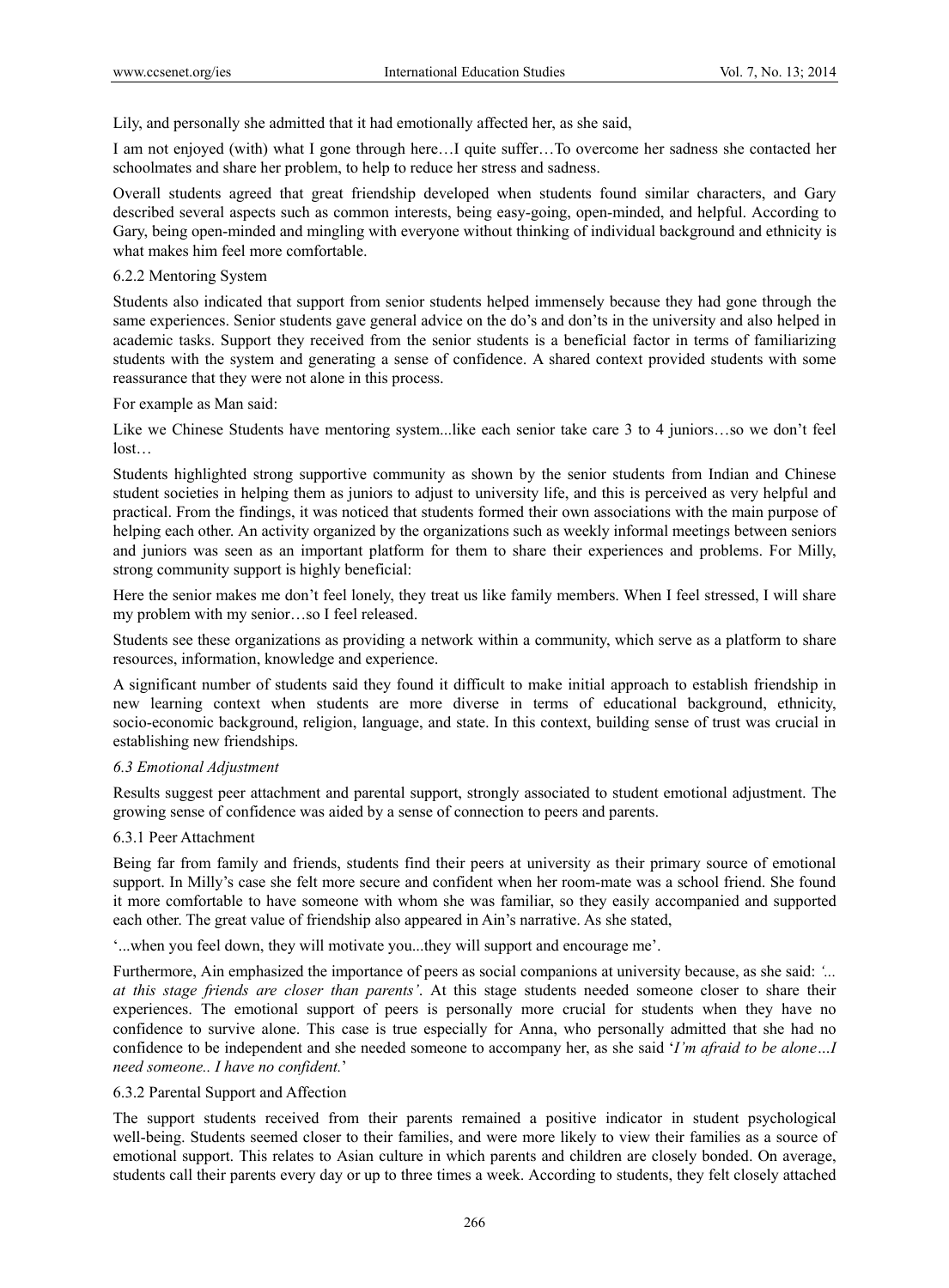when they could share their experiences with their parents, and they felt a release when someone was listening to them. As described by Milly '*I will share my experience in university with them although sometimes they could not understand what I'm going through*'. While for Abby and others, the close relationships with their parents continue even though they were now at university. As she said '*they are most trusted people I have, and most convenient friends is my mama and papa*'.

Ironically, for parents with no higher education background, this does not prevent parents in maintaining their attention to their child's life at university and their study performance. Some parents show concern about their child's academic progression by asking about their performance. Parents are concerned about their child's education because they have high expectations of them. This is agreed by Mirul, as he said *'my father always asks me about my study, and always advise me to study hard...their expectation on me was high'*. In this case, for most students, meeting parental expectations makes them more responsible for their education. Success not only reflects personal achievement but manifests their parents' hopes and wishes. For example, in Wan's case for instance, fulfilling his father's expectation is one of his academic goals and he is always thinking of how he should work to improve to meet their expectations.

## **7. Discussion**

The period of transition can be both challenging and exciting. Some of these experiences are expected but not easily adjusted, while other experiences are surprises which are caused by unmet expectations, which further lead to stress and frustration. Findings from this study suggest that support should be viewed more holistically. Research has linked positive academic adjustment with social and emotional adjustment and noted that students would do the best when they have full support from people whom they know inside and outside the university. The results indicate the value of considering the multidimensional nature of support for students in their academic, social and emotional adjustment processes.

The findings of this research indicate that the nature of support and opportunities for sharing and learning through peer interactions is important for personal and academic development (Lundberg, 2003; Swenson, Nordstrom, & Hiester, 2008). Students are confident when they have a good supporting environment, while assistance from peers emerged as strong support for academic, social and emotional adjustment. There are two key aspects that serve as the tools that determine success for some students: first, interpersonal skill on how to manage the relationship, and second, interpersonal communication on how to interact with students from diverse backgrounds. Without friends, students have fewer available resources to cope with the demands of university life. The value of a strong peer network lies in enhanced study and self-motivation; student feels more supported and secure (Pittman & Richmond, 2008; Swenson, Nordstrom, & Hiester, 2008). Peers are resources for academic problem, and it was often said that students always approached their peers or seniors first when they had a question about academic matters, besides faculty members.

The findings in this study show a strong attachment to their own ethnic group. This supports the argument in the literature that sharing a similar culture in terms of ethnicity, language and religion was considered as an important factor in creating friendship networks (Kao & Joyner, 2004; Kawabata & Crick, 2008; Levin, Van Laar, & Sidanius, 2003). Students found that the same way of thinking and understanding cultural values and behaviours created a sense of closeness among students, which led them to form ethnic networks. The finding of this study also confirmed Wang and Shan's (2007) findings which affirm the role of culture in creating support that helps the students to adjust to new learning environment. Students tended to interact with a group from the same background because they shared the same feelings and concerns (Levin, Van Laar, & Sidanius, 2003).

At the same time, senior students also have a significant impact with a valuable role as a more experienced peer who serves to mentor new students and enhance new students' sense of belonging and involvement (Allen, McManus, & Russell, 1999). In the psychological sphere, senior students offered role modelling, mentoring, and friendship to help the new students to reduce stress and uncertainty and to develop strong sense of being a university student.

The data from this study revealed the powerful influence of parents. The current study highlights the importance of student-parent relationship because it was found that students communicate and discuss university related issues and problem with their parents. According to Wintre and Yaffe (2009), this factor contributes to 'emotional well-being' (p.31). This study indicates that when parents are involved in their child's educational process, the students have more positive attitudes and behaviours, stronger motivation and greater participation in university life. As mentioned by Wilcox et al. (2005) emotional support can have a 'buffering effect against the stressful experience of being alone in a new situation' (p. 718). Students received significant amount of support from their parents emotionally. This support was primarily evident in encouragement, support and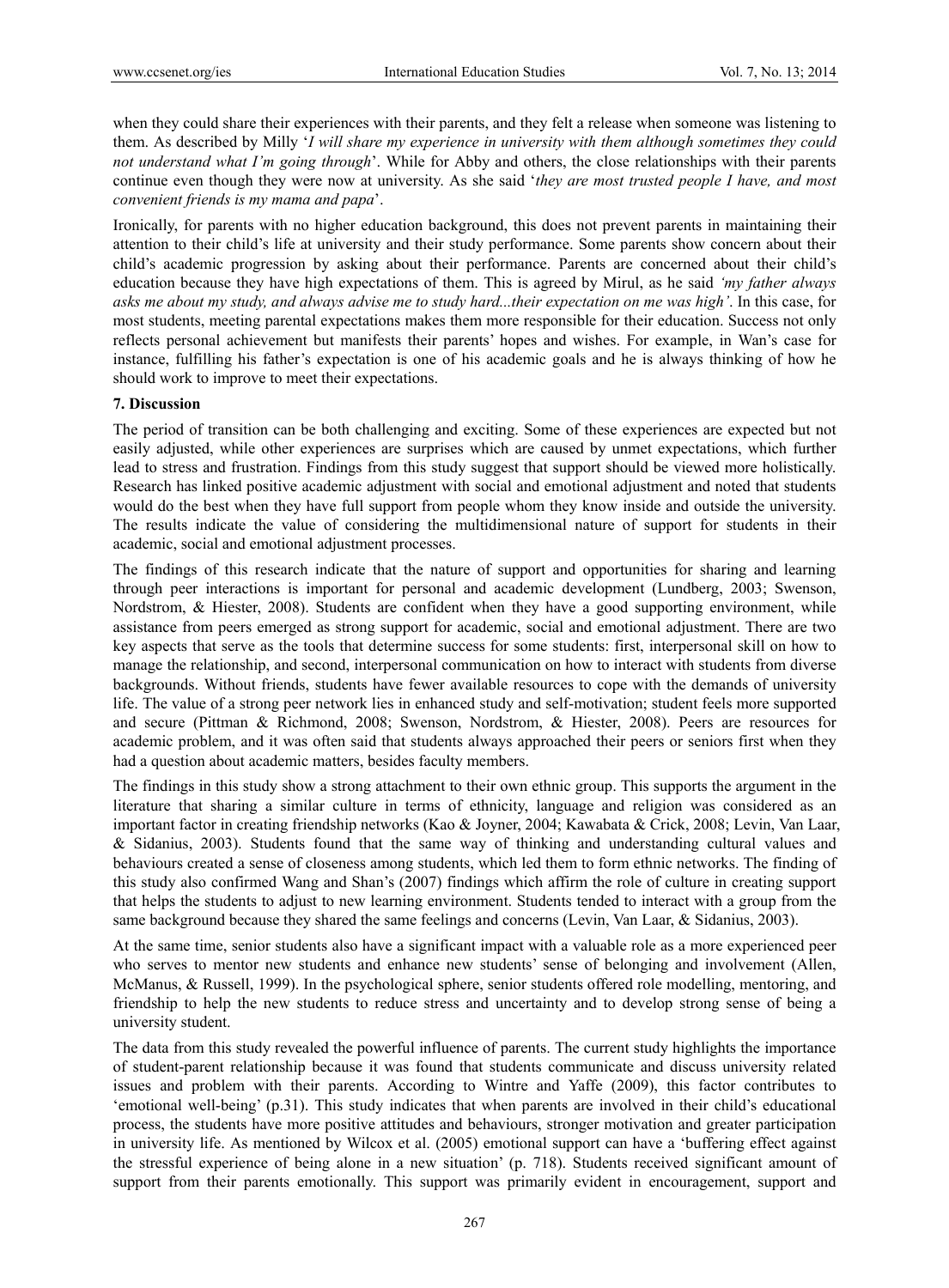guidance. For some parents, they may not be able to be supportive in academic situations, like undertaking academic work on university assignments, or helping their son or daughter to understand the subject, but they certainly can be supportive in a variety of other ways that can positively affect a student's university experience.

## **8. Conclusion**

Overall findings indicated that higher levels of adjustment associated with levels of support. This suggests the concept of social support that should go further than simply identifying it within the context of university. An important focus in the future therefore should be placed on the promotion of positive peer group interaction in the first year academic context. As findings indicate the importance of student community, it is vital for the senior students and family-networks to help the new students to adapt to a new learning environment, re-building 'supportive atmosphere' in both university and family. It is important to highlight that students establish their own informal social support to meet their own needs. This reiterates the importance of student ability and competency in positioning and managing him/herself in social-life in university. Socio-cultural norms and values are found to have a great influence on social networks formation as found in the results of the present study which indicated the students' preference to meet peers from the same sociological backgrounds and ethnicity. The benefit of being part of their own ethnic group was the opportunity to discuss freely their academic and social issues. Working together and learning from each other is an important feature embedded in multicultural students in Malaysian universities. This suggests that a multicultural university would have different types of networks. This would suggest new questions for future researchers to bring forward when investigating the social networks of a multicultural university, such as how this network functions and helps in student well-being.

#### **References**

- Abdullah, M. C., Elias, H., Mahyuddin, R., & Uli, J. (2009). Adjustment among First Year Students in Malaysian University. *European Journal of Social Sciences*, *8*(3), 469-505.
- Adnett, N. (2006). Student Finance and Widening Participation in the British Isles: Common Problems, Different Solutions. *Higher Education Quarterly*, *60*(4), 296-311. http://dx.doi.org/10.1111/j.1468-2273.2006.00325.x
- Allen, T. D., Macmanus, S. E., & Russell, J. E. A. (1999). Newcomer Socialisation and Stress: Relationships as a Source of Support. *Journal of Vocational Behaviour*, *54*(3), 453-470. http://dx.doi.org/10.1006/jvbe.1998.1674
- Asante, K. O. (2012). Social Support and the Psychological Wellbeing of People Living with HIV/AIDS in Ghana. *African Journal of Psychiatry*, *15*, 340-345. http://dx.doi.org/10.4314/ajpsy.v15i5.42
- Awang, M. M. (2012). *An Exploration of Strategies Used by Malaysian Secondary Teachers for Promoting Positive Behaviour: Professionals and Pupils' Perspectives* (Unpublished PhD. thesis). United Kingdom: University of Dundee.
- Awang, M. M. et al. (2014). Examining Gaps between Students' Expectations and Experiences in a Private University. *Mediterranean Journal of Social Sciences*, *5*(8), 396-401.
- Bogdan, R. C., & Biklen, S. K. (2003). *Qualitative Research for Education: An Introduction to Theory and Methods* (4th ed.). Boston: Allyn & Bacon.
- Briggs, A. R. J., Clark, J., & Hall, I. (2012). Building Bridges: Understanding Student Transition to University. *Quality in Higher Education*, *iFirst*, 1-19.
- Christie, H., Barron, P., & D'annunzio-Green, N. (2011). Direct Entrants in Transition: Becoming Independent Learners. *Studies in Higher Education*, *38(6*), 1-15.
- De Anda, D. (1984). Bicultural socialization: Factors affecting the minority experience. *Social Work*, *29*(2), 101-107.
- Demaray, M. K., Malecki, C. K., Davidson, L. M., Hodgson, K. K., & Rebus, P. J. (2005). The Relationship Between Social Support And Student Adjustment: A Longitudinal Analysis. *Psychology in the Schools*, *42*(7), 691-706. http://dx.doi.org/10.1002/pits.20120
- Dennis, J. M., Phinney, J. S., & Chuateco, L. I. (2005). The Role of Motivation, Parental Support, and Peer Support in the Academic Success of Ethnic Minority First-generation College Students. *Journal of College Student Development*, *46*(3), 223-236. http://dx.doi.org/10.1353/csd.2005.0023
- Elias, H., Noordin, N., & Mahyuddin, R. (2010). Achievement Motivation and Self-Efficacy in Relation to Adjustment among University Students. *Journal of Social Sciences*, *6*(3), 333-339.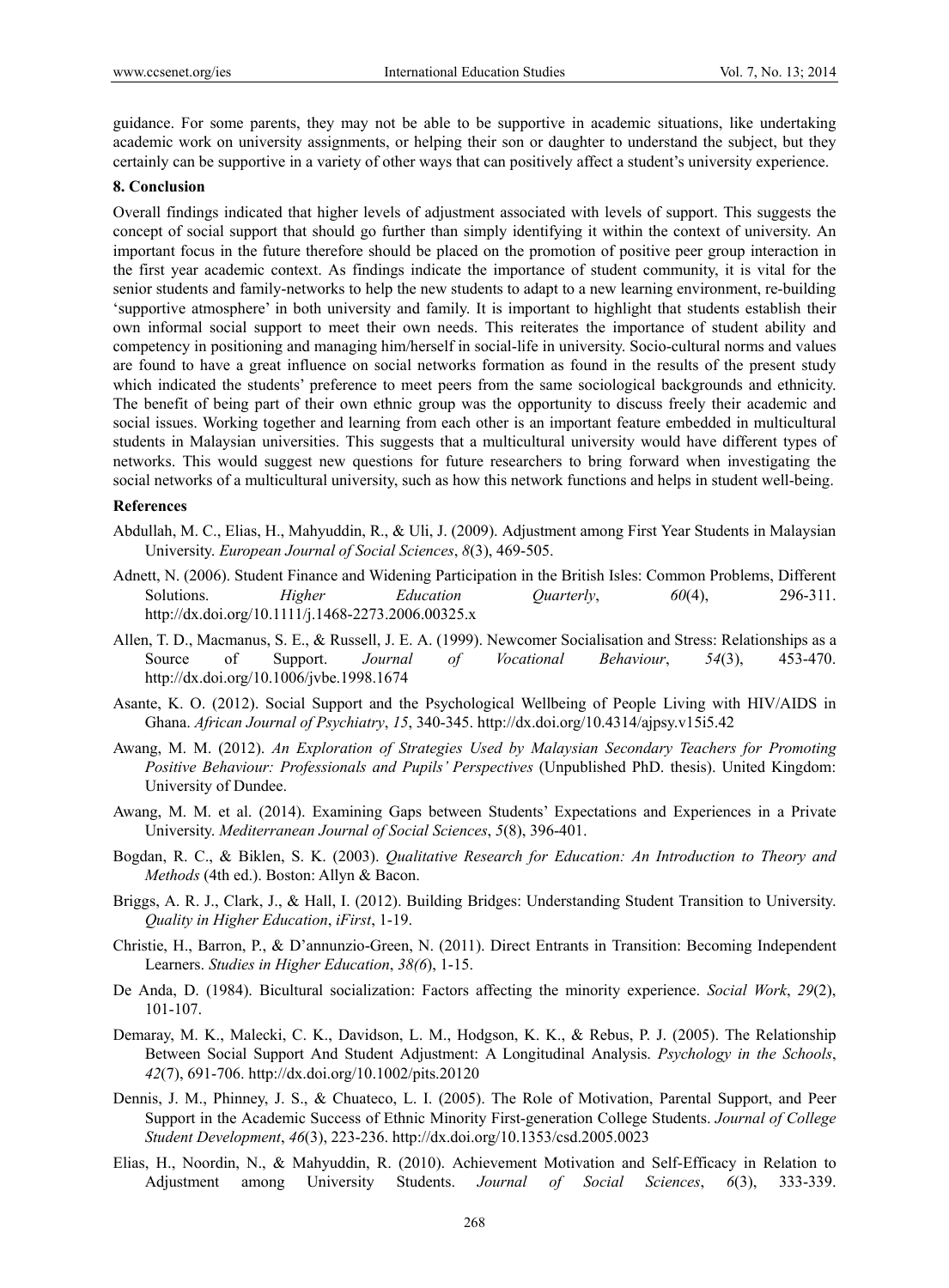http://dx.doi.org/10.3844/jssp.2010.333.339

- Friedlander, L. J., Reid, G. J., Shupak, N., & Cribbie, R. (2007). Social Support, Self-Esteem, and Stress as Predictors of Adjustment Among First-Year Undergraduates. *Journal of College Student Development*, *48*(3), 259-274. http://dx.doi.org/10.1353/csd.2007.0024
- Gibson, M. A., Gandara, P., & Koyama, J. P. (2004). The Role of Peers in the Schooling of U.S. Mexican Youth. In M. A. Gibson, P. Gandara, & J. P. Koyama (Eds.), *School Connections: U.S. Mexican Youth, Peers, and School Achievement* (pp. 1-17). New York: Teachers College Press.
- Goodman, J., Schlossberg, N. K., & Anderson, M. L. (2006). *Counselling Adults in Transition* (3rd ed.). New York: Springer.
- Harvey, L., Drew, S., & Smith, M. (2006). *The First-year Experience: A Review of Literature for the Higher Education Academy*. York: Higher Education Academy.
- Jindal-Snape, D. (Ed.). (2010). Educational Transition–Moving Stories from Around the World. New York: Routledge.
- Kao, G., & Joyner, K. (2004). Do Race and Ethnicity Matter Among Friends? *The Sociological Quarterly*, *45*(3), 557-573. http://dx.doi.org/10.1111/j.1533-8525.2004.tb02303.x
- Kawabata, Y., & Crick, N. R. (2008). The Role of Cross-racial/ethnic Friendships in Social Adjustment. *Developmental Psychology*, *44*(4), 1177-1183. http://dx.doi.org/10.1037/0012-1649.44.4.1177
- Krause, K.-L., & Coates, H. (2008). Students' Engagement in First-year University. *Assessment and Evaluation in Higher Education*, *33*(5), 493-505. http://dx.doi.org/10.1080/02602930701698892
- Kuh, G., Cruce, T., Shoup, R., Kinzie, J., & Gonyea, R. (2008). Unmasking the Effects of Student Engagement on First-Fear College Grades and Persistence. *The Journal of Higher Educatio*n, *79*(5), 540-563. http://dx.doi.org/10.1353/jhe.0.0019
- Kvale, S. (1996). *Interviews* (1st ed.). London: Sage.
- Lam, M. S., & Pollard, A. (2006). A Conceptual Framework for Understanding Children as Agents in the Transition from Home to Kindergarten. *Early Years*, *26*(2), 123-141. http://dx.doi.org/10.1080/09575140600759906
- Levin, S., Van Laar, C., & Sidanius, J. (2003). The Effects of In-group and Out-group Friendships on Ethnic Attitudes in College: A Longitudinal Study. *Group Processes & Intergroup Relations*, *6*(1), 76-92. http://dx.doi.org/10.1177/1368430203006001013
- Lohfink, M. M., & Paulsen, M. B. (2005). Comparing the Determinants of Persistence for First-Generation and Continuing-Generation Students. *Journal of College Student Development*, *46*(4), 409-428. http://dx.doi.org/10.1353/csd.2005.0040
- Lundberg, C. A. (2003). The Influence of Time-Limitations, Faculty, and Peer Relationships on Adult Student Learning: A Causal Model. *The Journal of Higher Education*, *74*(6), 665-675. http://dx.doi.org/10.1353/jhe.2003.0045
- Noordin, N., Elias, H., & Mahyuddin, R. (2009). Understanding Psychological Behavioural Patterns: Factors and Problems in School to University Transition. *Journal of Social Sciences and Applications*, *1*(1), 42-56.
- Peters, S. (2010). Shifting to the lense: Re-Framing the View of Learners during the Transition from Early Childhood. In D. Jindal-Snape (Ed.), *Educational Transition* (pp. 68-84). New York: Routledge.
- Pittman, L. D., & Richmond, A. (2008). University Belonging, Friendship Quality and Psychological Adjustment during the Transition to College. *Journal of Experimental Education*, *76*(4), 343-361. http://dx.doi.org/10.3200/JEXE.76.4.343-362
- Reason, R., Terenzini, P., & Domingo, R. (2006). First Things First: Developing Academic Competence in the First Year of College. *Research in Higher Education*, *47(2)*, 149-175. http://dx.doi.org/10.1007/s11162-005-8884-4
- Swencon, L. M., Nordstrom, A., & Hiester, M. (2008). The Role of Peer Relationships in Adjustment to College. *Journal of College Student Development*, *49*(6), 551-567. http://dx.doi.org/10.1353/csd.0.0038
- Terenzini, P. T., Springer, L., Yaeger, P. M., Pascarella, E. T., & Nora, A. (1996). First-Generation College Students: Characteristics, Experiences, and Cognitive Development. *Research in Higher Education*, *37*, 1-22. http://dx.doi.org/10.1007/BF01680039